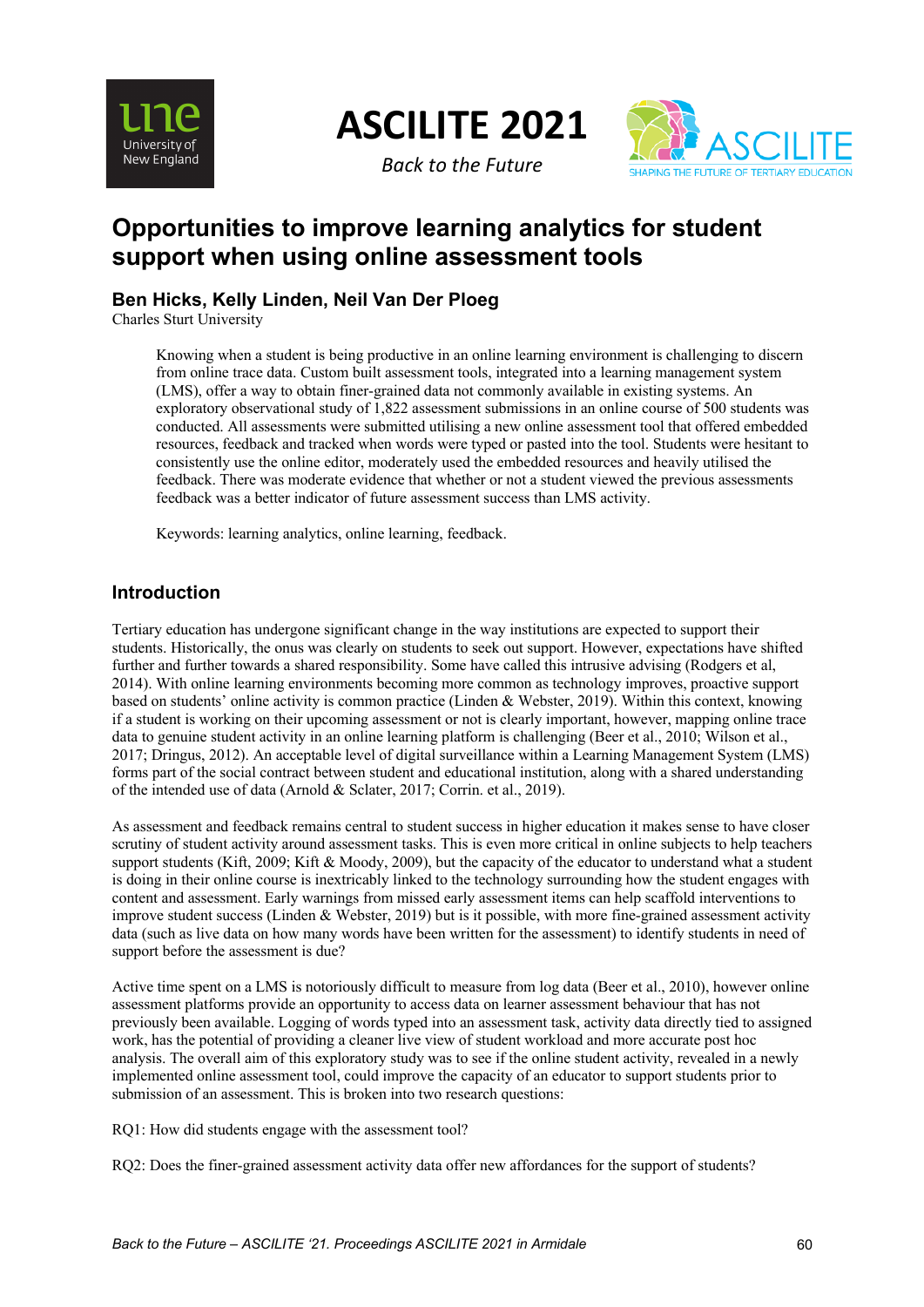### **Methods**

An online assessment tool, Cadmus (https://cadmus.io/), was piloted in a large, online, first year subject. Students were provided with phone and email support in using this new tool. Cadmus is designed as a cloud based document editor, embedded within the LMS, that provides real-time academic skills and integrity advice to students. From a learning analytics perspective the exciting prospect was the potential utility of having timestamped records of words typed and pasted into an assessment. A total of 559 students from a range of undergraduate courses across our large regional Australian university were enrolled in the subject, and 500 went on to submit at least one assessment item and were included in the analysis. These 500 students submitted a total of 1,822 assessments in the subject and completed their work over 20,059 separate sessions in Cadmus. Assessment was via 4 written tasks that students have previously found difficult. The first assessment item was a reflective piece due prior to the census date valued at  $10\%$ . The remaining 3 assessment items were a critique (20%), essay (40%) and the final assessment required structured writing valued at 30%. All four of the assessments in the subject utilised the online assessment tool. Ethics approval for this observational study was received from The Charles Sturt Human Ethics Committee (HREC Protocol No H21170).

For RQ1 student behaviour was visible in four metrics within the tool; words typed into the online editor, words pasted into the online editor, views of the embedded resources, and accesses to the feedback. Words typed or pasted into the online editor were also timestamped by the login session.

Regarding RQ2 the baseline used was LMS activity data, measured in clicks per day. Different data were available from the LMS (such as page views, time on site) but a single measure was used to avoid issues arising from collinearity. The additional data made easily accessible by the tool includes logs of when the student was working on the assessment, how content was added to the assessment (typed or pasted), accesses to the embedded resources (if present) to support the assessment, and accesses to the feedback provided after the assessment was marked. We explore how these new data might possibly describe student success in an assessment, measured by the (standardised) score the student received.

A linear regression model was created to compare the influence of four key variables on the standardised score outcome. The four predictors were chosen to simulate what the academic would know 1 week prior to the submission of an assessment as the aim is to find out what can be used to help support students. They are:

- **LMS activity**. This is measured as total clicks between 14 and 7 days prior to the due date, normalised according to the whole class in that time window. This is designed to simulate the teacher checking a student's relative activity in the past week, one week before the assessment is due.
- **Starting early**. *Yes* if the student began work on their assessment 7 or more days earlier than the due date, *No* otherwise.
- **Accessing resources**. *Yes* if the student accessed any of the designated resources for the assessment, *No* otherwise.
- **Viewing feedback**. *Yes* if the student viewed the feedback for the *previous* assessment, *No* otherwise.

A Bayesian approach was adopted for direct interpretability of uncertainty and weakly informative (*Normal(0, 1*) priors were used. Continuous variables (LMS activity) were standardised by dividing by twice the standard deviation to allow easier effect comparison with binary variables (Gelman, 2007), as the aim was for the model parameters to be interpretable as comparable effects on the assessment score. Models were built in R using the brms (Bürkner, 2017) and bayesplot (Gabry & Mahr, 2021) packages and all code is available here.

### **Results**

### **Use of the Assessment Tool**

Students favoured working offline and pasting their work into the tool when ready, particularly for the longer, later assessments. Overall students appeared to use the online tool 'in tool' around 35% of the time, with 277 (55%) of the students utilising it 'in tool' at some point during the course (see Figure 1).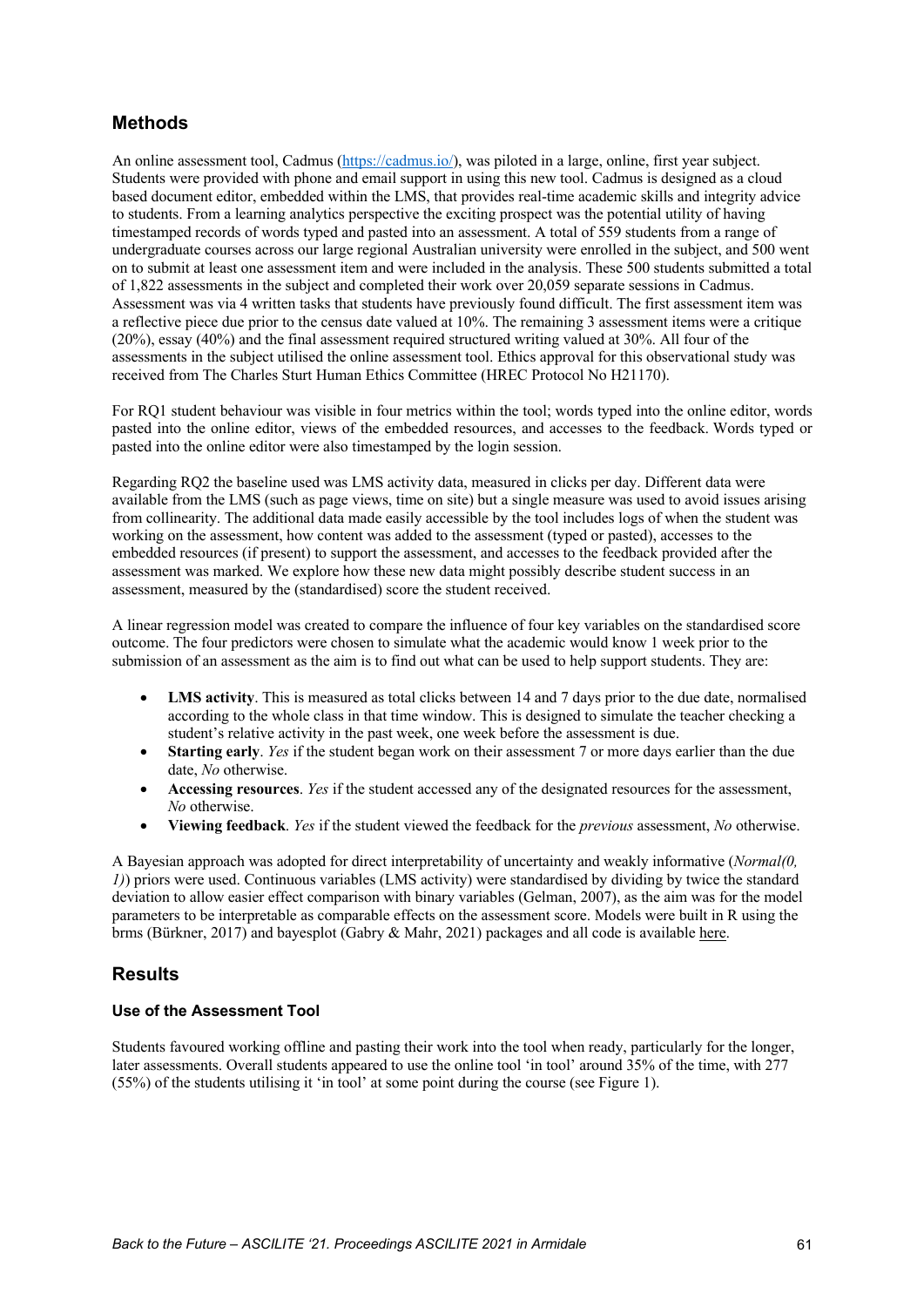



Where available (the *Critique* and *Structured Writing* assessments) the embedded resources and feedback were used by most students; 52% utilised both at some point in the subject, 55% viewed a resource and 92% viewed some feedback (with 78% viewing all their feedback).

#### **Data Affordances**

#### **Figure 2. Model coefficient estimates. Positive values indicate a positive influence on the assessment score, knowing the values of the other variables**



Relative effect on assessment mark (change in standardised score)

*Viewing feedback* of prior assessments shows a statistically significant positive effect in predicting future assessment results (the 90% compatibility interval was above zero). *LMS activity* and *Accessing Resources*  possibly have a positive effect (50% compatibility interval above zero) but this remains uncertain. *Starting early* looks to have no predictive power in anticipating assessment score as the estimate is centred around zero (see Figure 2).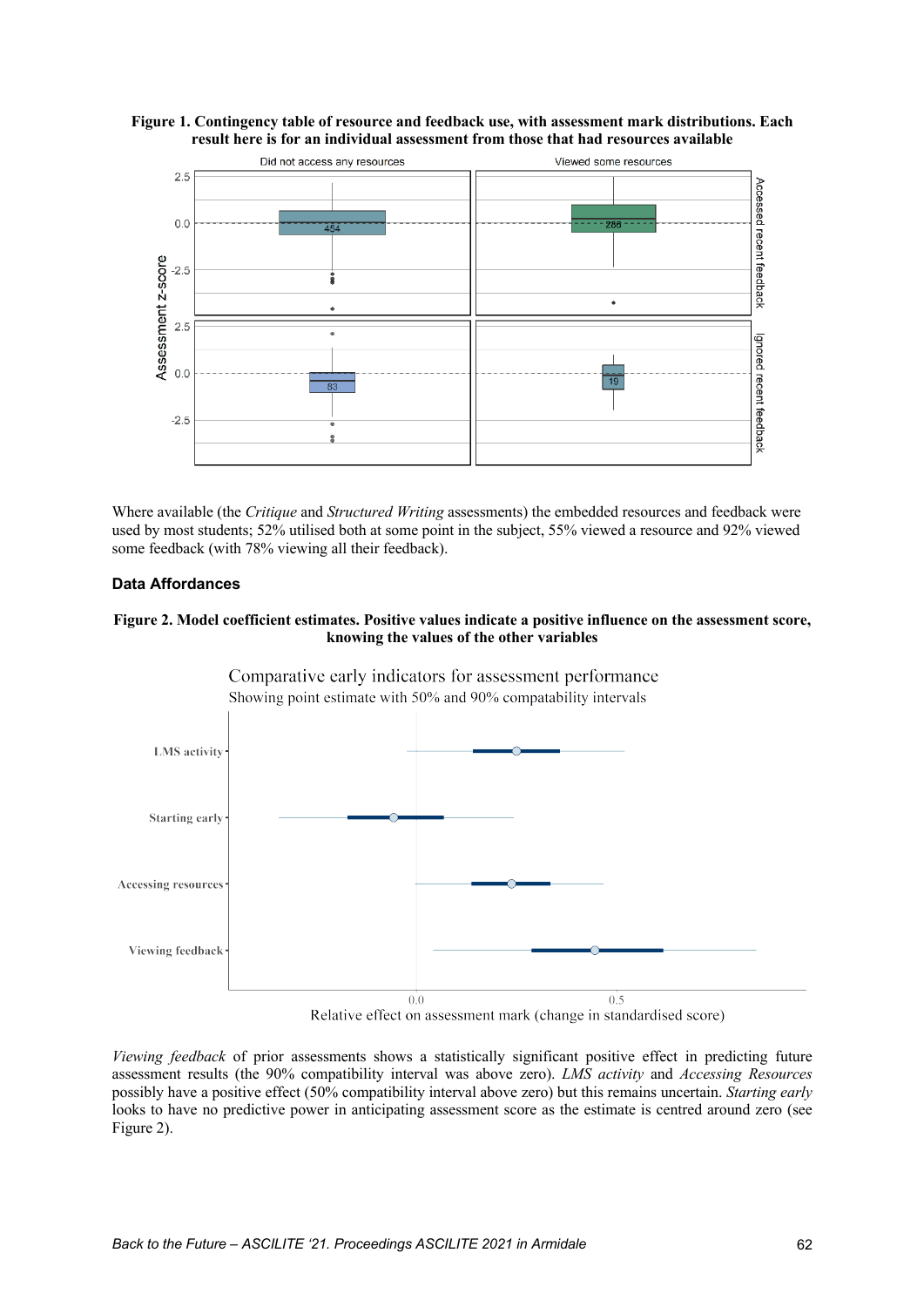## **Discussion**

In response to RQ1 it seems that students were reluctant to consistently use the online editor in the assessment tool, however most used the embedded resources and the feedback was utilised heavily. In terms of impact on assessment scores accessing the feedback of the previous assessment had a stronger influence than accessing the learning resources (see Figure 1 and also the modelling results), so it was both the strongest association with academic success and seemingly the most valued by students (Poulos & Mahony, 2008).

The importance of viewing feedback as a way to improve a students' learning outcomes is more than an intellectual curiosity for the teacher (van der Meer et al., 2018). When trying to predict future success *Viewing feedback*, high *LMS activity* and *Accessing resources* all have a positive effect, however the strongest was *Viewing feedback*. Indeed, the model offered moderate evidence that *Viewing feedback* may be a stronger indicator for future performance than *LMS activity*. This highlights the importance of a student reflecting on their work in order to improve. A logical extension of this study is to see if this behaviour can be altered to improve student performance. A student facing dashboard could easily be built to display key student behaviours that perform well and prompt students if they are slow to access feedback. This implementation does not require a specific assessment tool; any LMS that can track access to resources and feedback could be leveraged to do the same task.

Our project has been working on proactively identifying disengaged students who have not submitted an assessment item and offering targeted support (Linden et al., 2020). It was hoped that the pre assessment analytics could be used to identify students before the due date. We were surprised that the data was inconclusive regarding the impact of starting the assessment early. If you had hoped to find evidence here to support the detrimental effect of last minute cramming we are afraid your search continues.

### **Limitations**

This was an exploratory study and results should be taken in that context; it involved a single subject, the students using the tool as expected self-selected and learning design choices (such as the use of resources) are purely observational. There is also possible confounding between the variables of the model, as is often the case in the complex world of learning (Davis & Sumara, 2006), and interaction effects were not considered for this initial study. For instance, you could posit that the (currently unseen) positive effect of *starting early* on an assessment is mediated through the *LMS activity* which would then be masked in the regression model used here; Lübke et al (2020) has explanatory examples that highlight this. Teasing out the genuine direct effects of the predictor variables requires more sophistication than what is presented here. Furthermore, this was the first time that students had used such a tool, so those that self-select into 'in-tool' usage of the online editor could be a qualitatively different subgroup to those more hesitant with early adoption of new technologies.

### **Conclusion**

As noted in the limitations further work is required to build a model that can measure the direct effects of the available data on assessment outcome. Expanding this initial exploration to more subjects is a natural next step to see which patterns seen in the subject of study are robust to the change of context. Unfortunately, just over half of the students did not use the tool as intended, preferring to work offline and paste their work into the tool. It will be interesting to see if a higher percentage of 'in tool' compared to 'offline' workers is found elsewhere, or if students change their behaviour as they utilise the tool in future subjects. This might go some of the way to explaining why there was seemingly low take up of 'in tool' use, but further investigation would be needed to examine if this hesitancy is due to general hesitancy for using a new tool or if some of the reluctance stems from concerns around the fine granularity of the data collected.

### **References**

Arnold, K. E., & Sclater, N. (2017). Student perceptions of their privacy in learning analytics applications. In Proceedings of the *Seventh International Learning Analytics & Knowledge Conference* (pp. 66-69). ACM. https://doi.org/10.1145/3027385.3027392

Beer, C., Clark, K., & Jones, D. (2010). Indicators of engagement. Proceedings *ASCILITE Sydney, 2010*, 75-85.

Bürkner, P-C. (2017). brms: An R Package for Bayesian Multilevel Models Using Stan. *Journal of Statistical Software, 80*(1), 1-28. https://doi.org/10.18637/jss.v080.i01